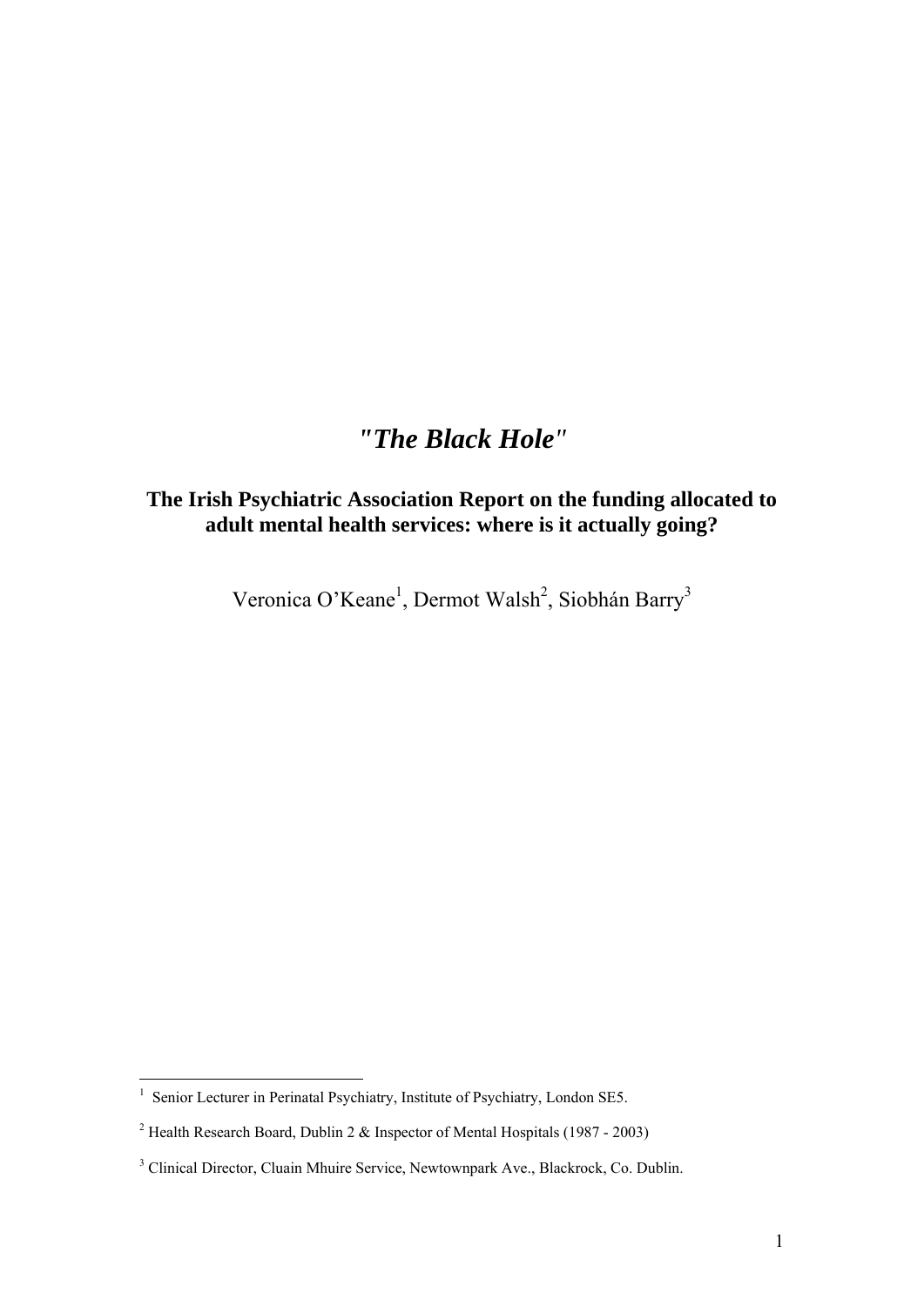## **Summary**

 $\overline{a}$ 

An analysis was carried out of the material published in the Report(s) of the Inspector of Mental Hospitals from 1998 to 2003 to examine the budget allocated to funding adult mental health services within each mental health catchment<sup>\*</sup> area in Ireland from 1998 to 2003 relative to their reported psychiatric services and demographic variables. Clinical services and budget information was mapped onto indices of poverty and affluence for each area using the SAHRU deprivation index. Findings can be summarised as follows:

- A 13-fold disparity in funding was found in 2003 from a *per capita*  (the amount spent per head of population) spend of **€**37.97 in Kildare to **€**495.47 in the St Brendan's Hospital area of Dublin.
- There was vast regional variation in relation to numbers of nursing, medical and administrative staff, as well as bed availability.
- Almost none of the clinical resources available bore any relationship to the apparent spending in each region, or the population size.
- There was also considerable variation in funding changes over a 5year period, with 8 services experiencing an increase in budget of between 118% and 286% and 3 services having an actual reduction in funding.
- Intriguingly, there was no clear relationship between significant increases in budget allocation and the establishment of new clinical services.
- There was no relationship between current clinical resources or improvements in clinical resources, and socioeconomic need.
- The largest overall staff increase was in the number of administrative staff: these increasing by 56% from 1998 to 2003.
- The data suggest that "new" funding attributed to improve mental health services may not actually have been spent on mental health, and may have been diverted to other service areas, thus contributing to the failure to modernise facilities as rapidly as has happened elsewhere in the developed world.

<sup>∗</sup> This refers to the area traditionally served by a district mental hospital. In many cases catchment areas correspond with county boundaries. In Dublin and Cork, the catchment area boundaries correspond in most cases with those of the community care areas of the health boards.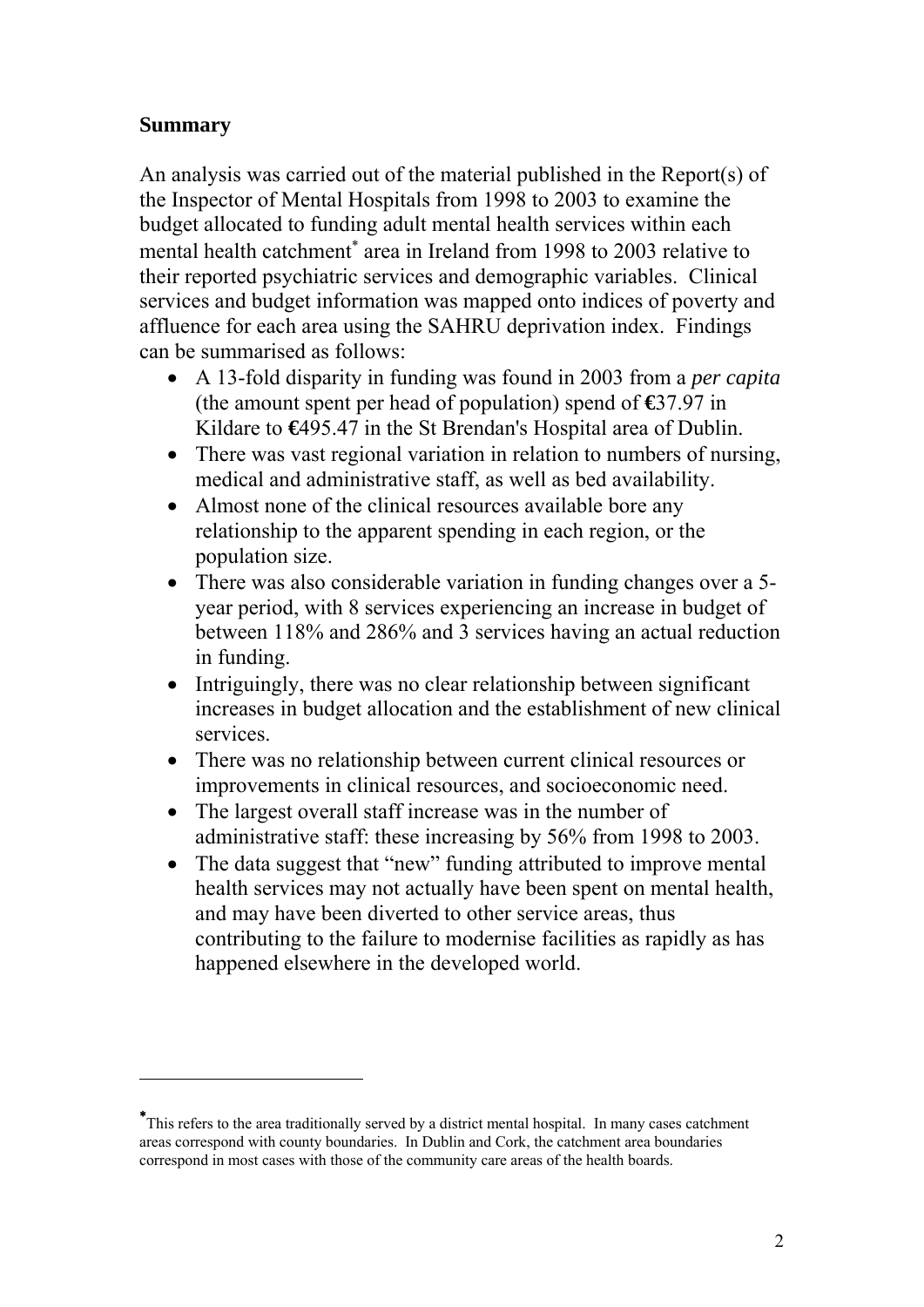#### **Introduction**

 $\overline{a}$ 

There have been dramatic changes in the structures and delivery of mental health care throughout Europe over the last 50 years. Ireland, following the lead of many European states, has had a policy of moving patient care from long-stay institutions to more acute inpatient facilities and community-based care. Care in the community, although theoretically more humane for the vast majority of those with serious mental illness, is only so in practice if the necessary resources are put in place to sustain this type of relatively staff-intensive treatment. Health Boards have had varying degrees of success in phasing out long-stay mental health institutions, this being the Government policy for the Irish mental health services for 21 years (*Planning for the Future*, 1984). In January 2005, Health Boards were disbanded following the enactment of the Health Act 2004 with the Health Services Executive taking over the provision of publicly funded health care delivery in mid June 2005.

The Irish Psychiatric Association (IPA) has previously published a report<sup>∗</sup> on a survey of clinical resources  $\overline{v}$  in the various geographical psychiatric catchment areas for the mental health services (O'Keane *et al*, 2004). The most important finding from this survey was that there was an inverse relationship between the socio-economic needs of catchment areas and mental health clinical resources: i.e. areas most in need of mental health services, with high levels of poverty, were the least likely to be wellresourced. The association between socioeconomic deprivation and increased need for mental health services is a guiding principle in the deployment of psychiatric resources (Bindman *et al*, 2000), because areas of social deprivation have the highest rates of psychiatric disorders and the greatest need for services (Glover *et al*, 1998; Thornicroft, 1991). We also found that more than 50% of Clinical Director $\sqrt{ }$  posts were filled on a temporary basis and that these non-permanent arrangements were highly significantly located in the poorer and less well resourced areas. Nonpermanent clinical leadership may have contributed to the inadequacy of clinical services in the socially deprived areas, with those in temporary posts possibly less able to influence and to effectively advocate for necessary service developments (O'Keane *et al,* 2004).

<sup>∗</sup> This report, also known as The Stark Facts Report, was launched by the Irish Psychiatric Association in March 2003.

 $\overline{V}$  Clinical resources, solely refers to the availability of multidisciplinary staff, a range of treatment options and access to a variety of specialist expertise.

<sup>√</sup> Clinical Directors are Consultant Psychiatrists who are appointed to take overall responsibility for service planning and development in each local service.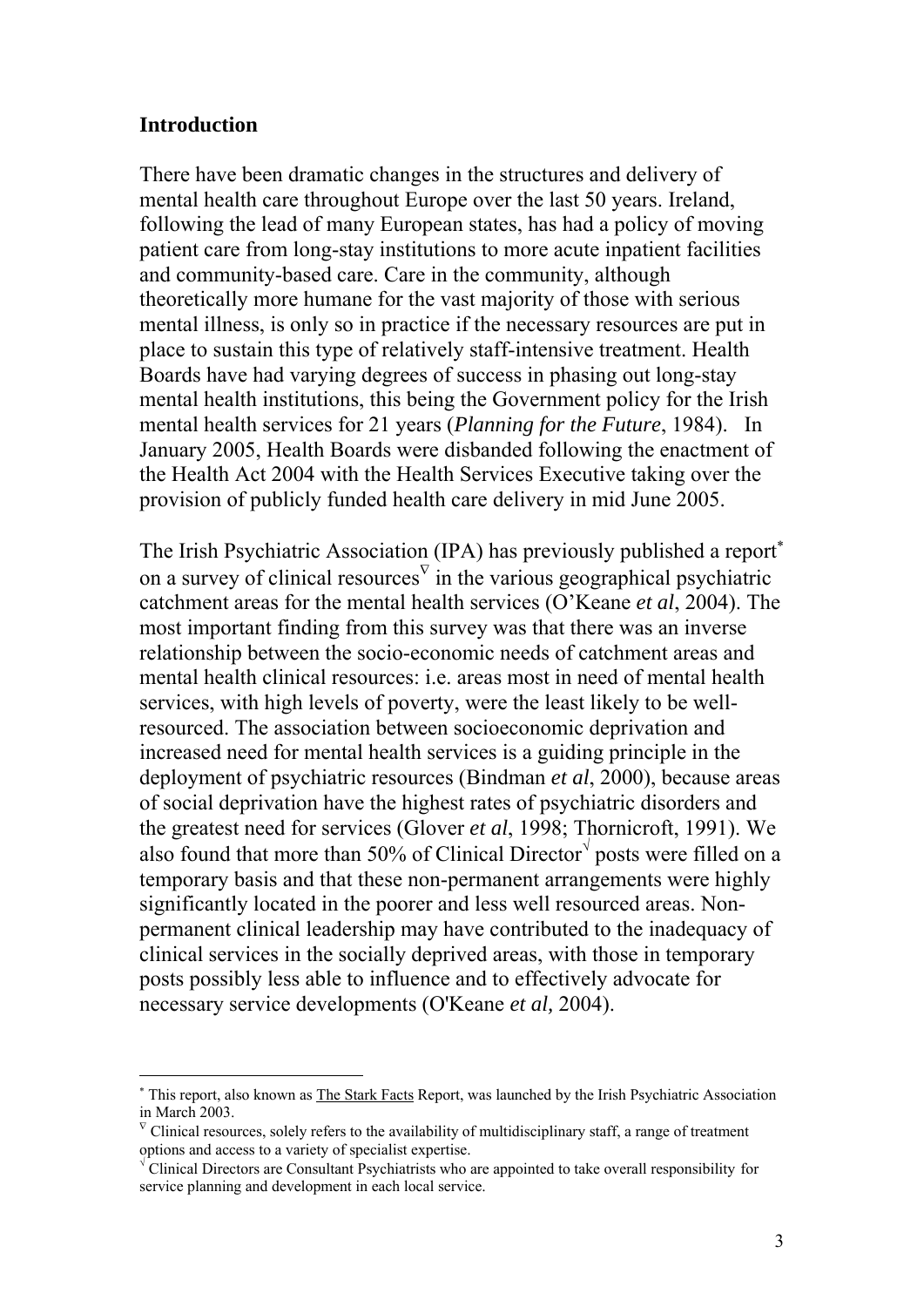A preliminary examination of the budgets attributed to the various mental health services suggests many anomalies and inconsistencies. Areas that are relatively under-resourced from a clinical point of view often have budgets that are on a par with and sometimes even greater than those in the areas with better clinical resources. In order to investigate this further, the relationship between clinical and financial resourcing within the Irish mental health services was examined, and budget allocation and clinical services across all catchment areas were compared. We analysed data in two ways: cross-sectionally for one year (2003) and over the preceding 5 years (1998 to 2003) to compare changes in budget allocation.

#### **Method**

 $\overline{a}$ 

#### *Sources of data*

Data were obtained from the Report(s) of the Inspector of Mental Hospitals for the years from 1998 to 2003 (Department of Health & Children). The report, published on an annual basis, provides basic demographic information, and details staffing and the budget allocation for each catchment area service (see Table 1).

All revenue income for the years 1998 - 2001 was converted from Irish *punt* to *euro*, and, as catchment area populations vary greatly in size, the *per capita* spend on adult mental health rather than the gross financial allocation attributed was the key statistic used. Information about the following key clinical variables were tabulated and analysed: number of doctors, nurses, other professions<sup>3</sup>, non- nursing<sup> $\triangle$ </sup> and administrative staff $\Phi$ ; and the number of acute and long-stay beds. These data were also examined in relation to the changes in budget and the staffing over the years 1998 to 2003 (see Table 2) with reference to all catchment areas.

In order to assess the degree of need of each area, the Small Area Health Research Unit (SAHRU) deprivation index was utilised (www.sahru.tcd.ie) (Sinclair & Kelly, 1999). This index has been compiled by the Department of Public Health & Primary Care in Trinity College, Dublin and analyses socio-economic deprivation in districts, based geographically on the 3,422 Electoral Divisions of which the country is geographically composed. This SAHRU analysis was determined using the 2002 national census data. It rates indices of relative poverty on a scale of 1 to 10, where 1 is the most affluent and 10 the most deprived.

<sup>&</sup>lt;sup>3</sup> This term refers to non-medical professionals, e.g. social workers, psychologists, occupational therapists.

Δ This term refers to domestics, orderlies, porters, gardeners etc.

 $\Phi$ . The level of seniority, determined by grade of these posts, is not stated.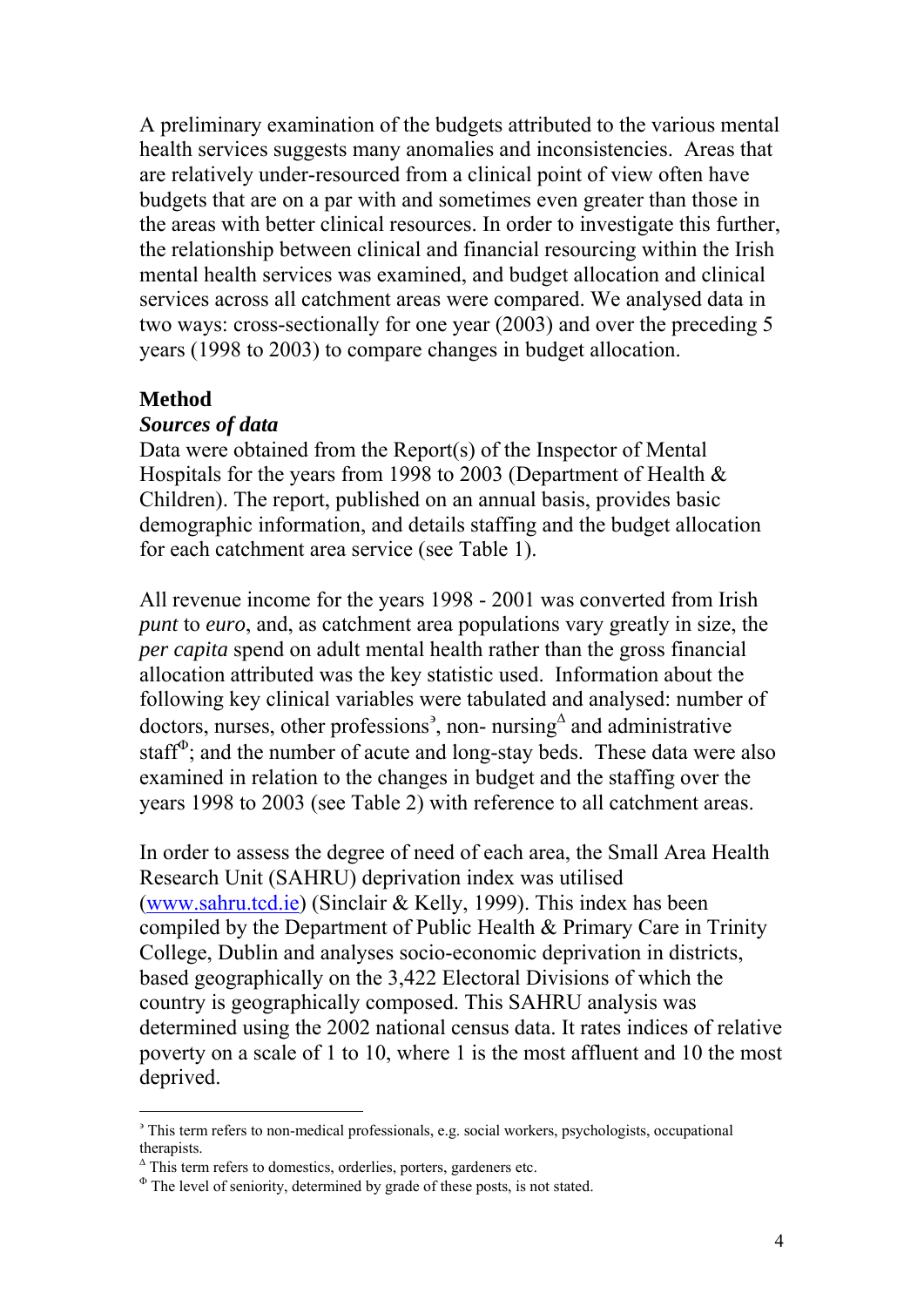### *Catchment area services*

At the time of carrying out this study, Ireland's health care system was administered via the Eastern Regional Health Authority (ERHA) which served the greater Dublin area comprising 3 Area Health Boards, and 7 further Health Boards which served the rest of the country. The ERHA and the Health Boards were sub-divided into geographically defined areas called catchment areas for the purpose of delivering psychiatric care. Each catchment area is geographically comprised of a number of Electoral Divisions. Up to the end of 2004, the ERHA had 10 catchment areas, and there were 21 in the rest of the country, some of which were combined, making a total of 31 catchment areas services<sup> $\Pi$ </sup> nationally.

### **Results**

#### *Population*

The national population increased by 7% from 3,658,254 in 1998 to 3,897,196 in 2003.

### *Budget*

In 2003, the average amount of money spent on adult mental health services per head of population across the country was  $\epsilon$ 128.69, with a variation from €37.97 (in Kildare) to €495.47 (Dublin North Inner City: St. Brendan's Hospital. There was also a wide regional variation in clinical resources (see Table 3).

### *Staffing*

 $\overline{a}$ 

There has been a 56% increase in administrative staffing from 1998 to 2003, from 396.95 whole time equivalents to 618.7 but the seniority of these posts is not specified.

There has been a 44% increase reported in other professions e.g. social workers, psychologists and occupational therapists, from 262.5 whole time equivalents to 377.49 over that time period.

Medical posts have increased by 26% from 381.89 whole time equivalents to 481.03 from 1998 to 2003, although the seniority and status of these posts i.e. whether permanent, temporary or training posts, is not clear.

Nursing posts have increased by 8% from 5,033.7 whole time equivalents

 $<sup>Π</sup>$  The Louth & Meath Service began to be reported upon separately in 2003 but as they continued to</sup> share many resources, we have reported on these as a joint service, as had been the case up to that time. Similarly, the Carlow & Kilkenny Services have been jointly reported.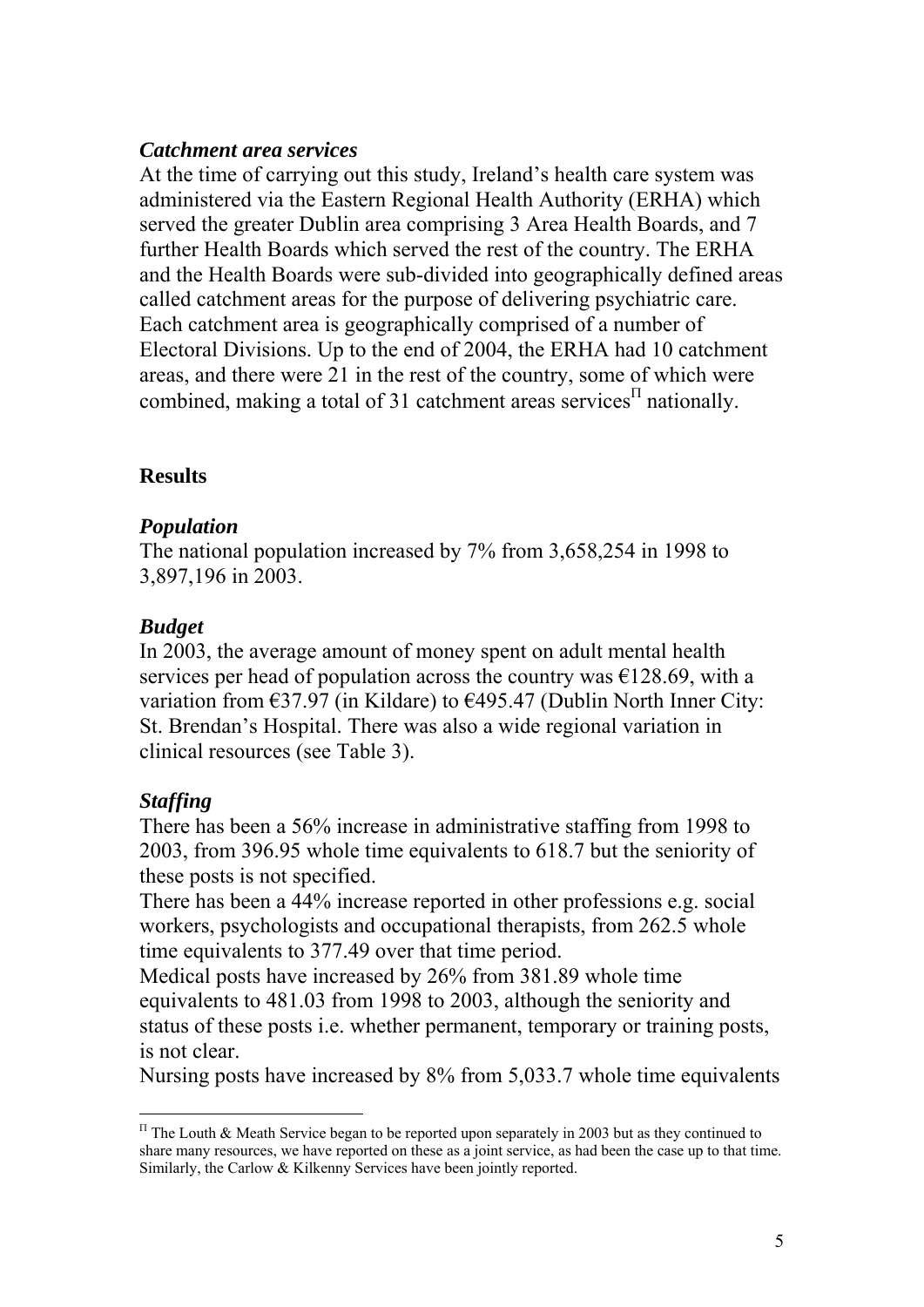#### to 5,428.69, from 1998 to 2003.

Non nursing posts e.g. porters, catering, accommodation have increased by 7.5% from 1917.08 whole time equivalents to 2060.87, over the index time period.

#### *Budget increase*

The non-capital financial allocation to the adult mental health services increased from Є306.17m to Є502.1m from 1998 to 2003, an increase of 64% overall<sup>∞</sup> . Budget increase to individual services over the 5 year period ranged from a loss of  $E1.4$  million in Cork, North Lee, to an increase of €18.55 million in Carlow/Kilkenny. This was unrelated in any significant way to any increase in clinical services. Table 4 illustrates the clinical resources following from budget increases in comparable catchment area services.

### *Socioeconomic need*

There were no statistical associations between SAHRU indices of poverty or affluence and budget allocation or *per capita* spending across districts.

## **Discussion**

 $\overline{a}$ 

The most striking finding was the immense variation in spending on mental health services across the country. There was no relationship between size of the catchment area population served and the budget allocated. Neither was there any association between socioeconomic need and investment in psychiatric services. An interesting finding was that budget spend was largely unrelated to clinical resources. The most intriguing finding was that no clear relationship could be found between increases in financial allocation in each area and the provision of additional clinical services. Neither was there an association between increasing clinical resources and socioeconomic need.

In a previously published study we have found that available mental health services were unrelated to the variable sociodemographic needs across Ireland. In fact, the more affluent areas had relatively better clinical resources available to their catchment population. This current analysis extends these findings and demonstrates a similar vast regional variation in financial resources across areas that is neither related to poverty indices or, more startlingly, to mental health services. Several explanations could account for the fact that the catchment area budgets

<sup>∞</sup> The consumer price index for the 1998 to 2003 time period indicated a total level of inflation of 32.2%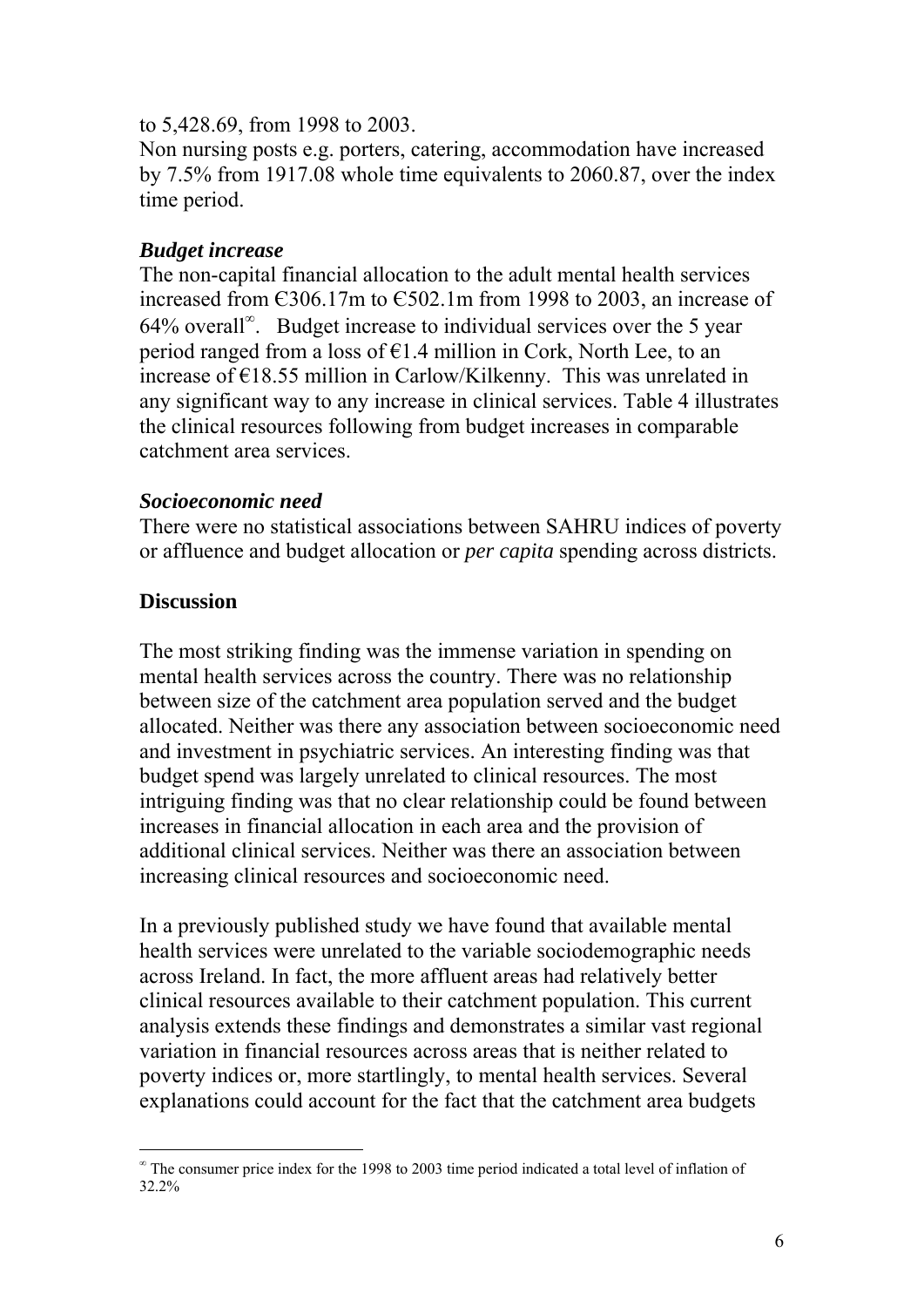were not related to the spending on clinical resources. It may be that services are being bought from outside the catchment area, giving rise to a higher budget/resource ratio in the catchment area buying the resource, and a lower budget/resource ratio in the catchment area providing the resource. This is the case with, for example, the Cluain Mhuire Service in County Dublin which buys its acute inpatient beds (including the nursing input to these beds) from St John of God Private Hospital. Removing the Cluain Mhuire Service from the analysis does not alter the findings, however. Other services that are "twinned", where one facility provides a service for which the other gets the budget, or where one provides a longstay service used by both, were analysed as one (e.g., Louth/Meath). This cannot therefore completely explain the discrepancies. Another possible explanation for the regional differences in budgets is that there may be a regional variation in the cost of running and maintaining a mental health service across regions. A closer examination of the wide variation in the funding of services in the Eastern Region does not bear this out. Another explanation for the variability across catchment areas may be that longstay beds are cost ineffective and consume a disproportionate amount of finances. The analysis did not support this, however, as there was no correlation between any measure of budget and number of long-stay beds. It is not possible to understand the absence of any association between the budget increases for the catchment areas and increased provision of any of the clinical resources unless one considers that the money allocated to mental health is being sidetracked into some other area in the health service structure.

The only variable related to budget spends (both overall and *per capita*) was the number of nursing staff. If nursing staff are consuming the bulk of the budget and their density bears no logical relationship to need or services provided, then this could explain the financial/resource mismatch between services. Why is nursing staffing within the mental health services deployed in such an apparently random manner, unrelated to service need? As can be seen from Table 3, the number of psychiatric nurses per capita varies almost 7-fold across districts from 1nurse per 246 catchment population (St. Brendan's Hospital, Dublin 7) to 1 per 1,802 catchment population (Kildare Service). The catchment areas with the highest concentration of nurses have or had large long-stay psychiatric hospitals, suggesting that the concentration of nursing staff is related to historical services rather than current service or demographic demand.

The increase of 56% in the number of administrative staff within the adult mental health services, and relative to this the reduction in numbers of medical, nursing and allied health professionals, is noteworthy. The total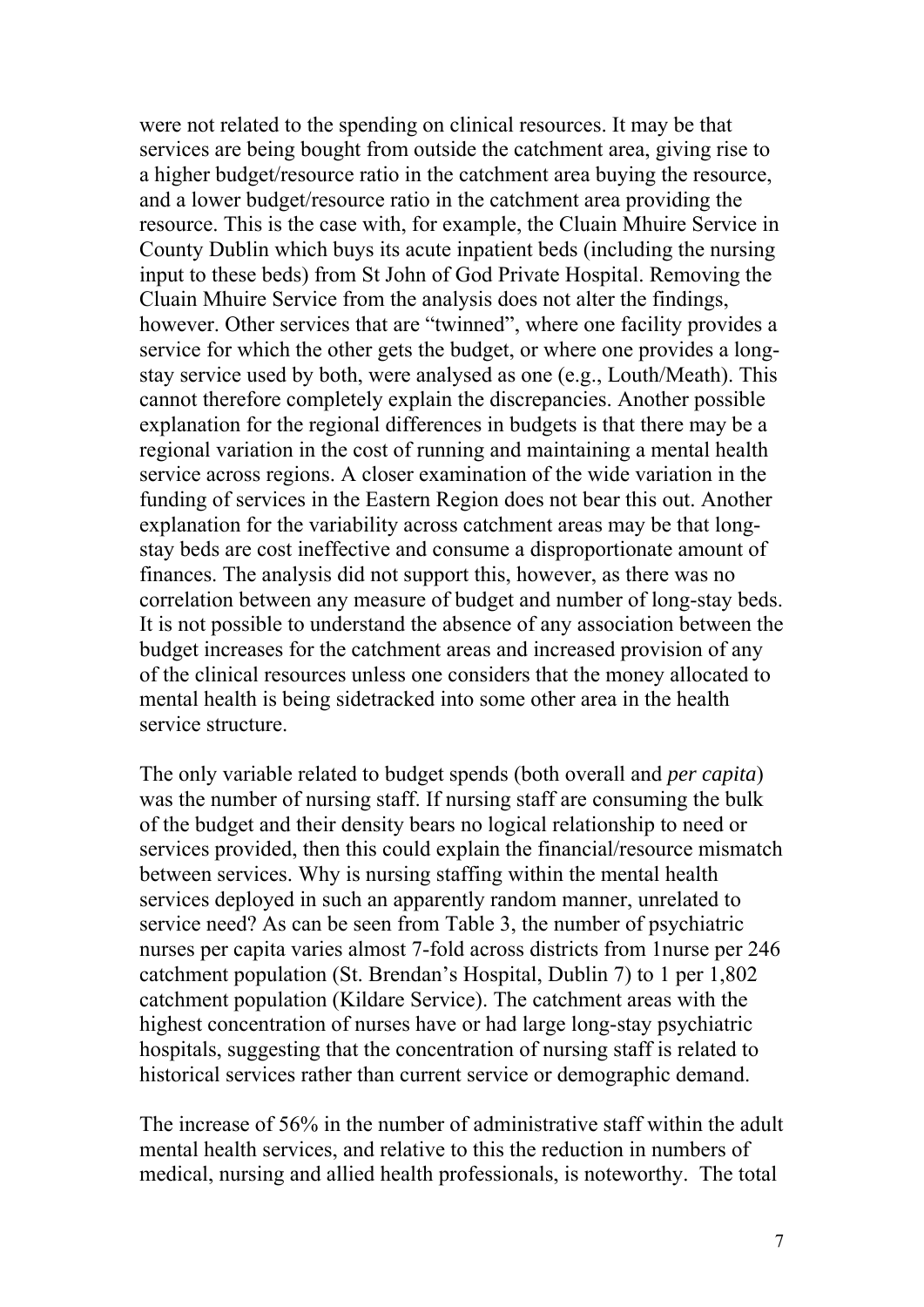numbers of administrative and medical staff in working in mental health were reported as almost equal in 1998, at 396.95 and 381.89 whole time equivalents respectively but there were 29% more administrative than medical staff by 2003. Has this shift in personnel mix resulted in better patient care?

In the Report of the Inspector of Mental Hospitals 2003 (page 5), a number of services were named as "black spots" and were identified as being "unacceptable for the care and treatment of patients because of seriously unsatisfactory conditions". On examining these facilities with their *per capita* spend and budgetary increase from 1998 to 2003, the following emerges:

- St Brendan's Hospital, Dublin €495.47 *per capita* spend and 286% budget increase.
- St Bridgid's Hospital, Ballinasloe €323.47 *per capita* spend and 38% budget increase.
- Kerry Service (St Finian's Hospital) €104.88 *per capita* spend and no funding increase.
- Longfort/Westmeath (St Loman's Hospital, certain named wards) €175.24 *per capita* spend and 41% budget increase.
- St Ita's Hospital, Dublin (female admission ward) €117.24 *per capita* spend and 77% budget increase.
- St Senan's Hospital, Wexford (female admission ward)  $\epsilon$ 122.65 *per capita* spend and 64% budget increase.
- Vergemount Clinic, Dublin €116.49 *per capita* spend and 123% increase in budget.
- St Luke's Hospital, Tipperary  $\epsilon$ 122.08 *per capita* spend and 35% budget increase.

There is a huge concern among those who work within the mental health services in Ireland that services are being gradually stripped of their resources relative to other health services. In the last 15 years the percentage of the budget allocated to mental health services has fallen from 13% to 6.8% of the overall health budget. This compares to 11% of the total health spend in the UK being deployed for mental health services in 2003. The under resourcing of mental health services is apparent in the appalling state of many facilities, and has been highlighted repeatedly in the Inspector of Mental Hospital Annual Report. If, in addition to this under-funding, the budgets theoretically allocated for mental health services are being channeled elsewhere, services are being further impoverished.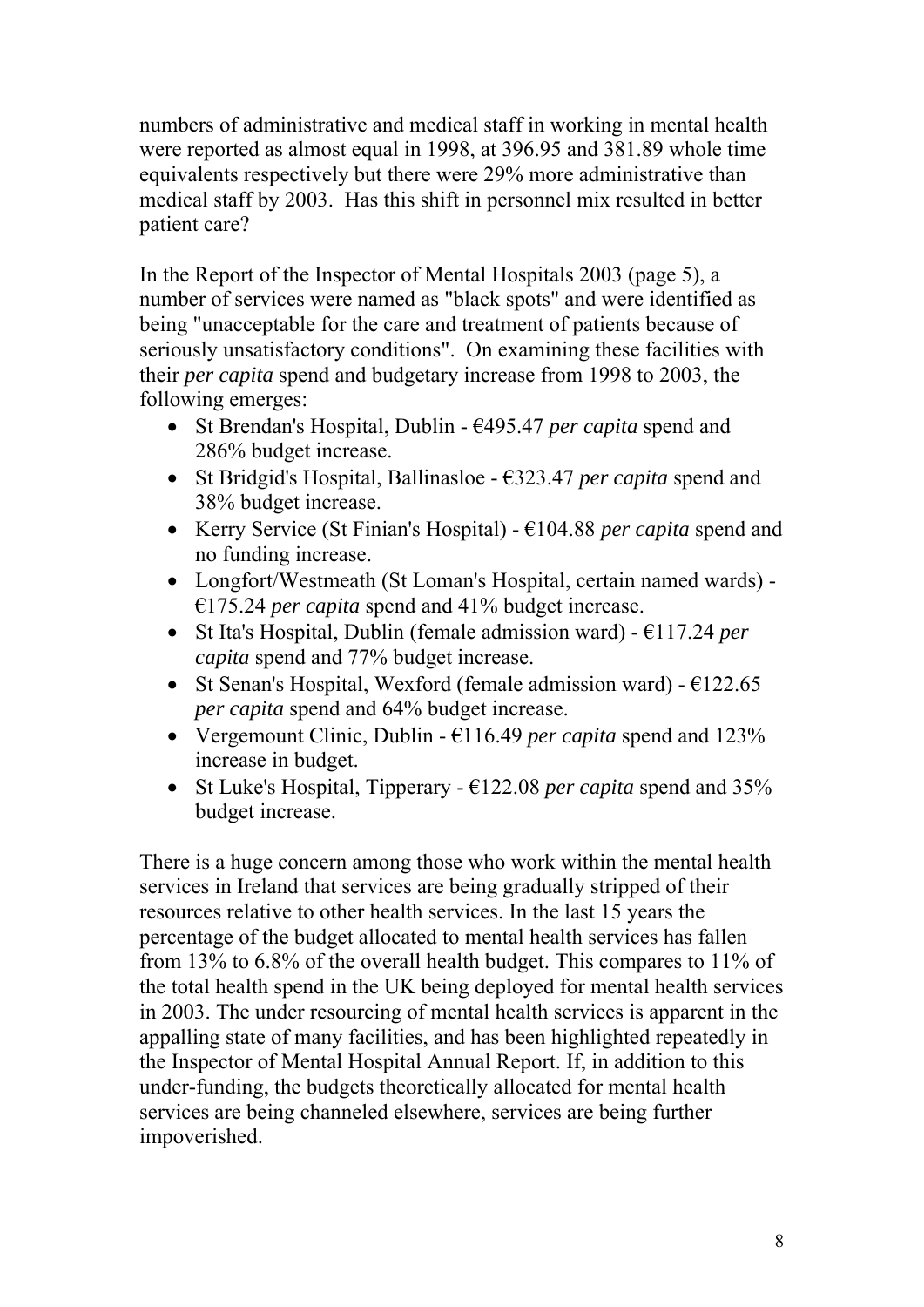## **Conclusion**

There is a clear mismatch between increased budget allocation to the mental health services and establishment of new clinical services. The only explanation for the budget/clinical resource mismatch over a five year period is that in some health board areas, money being attributed to mental health services has been diverted elsewhere. Stable and effective clinical leadership within the mental health services could go some way towards preventing this diversion of resources from many already impoverished mental health services.

For services to improve for mental health service users, there is a need for more diversity in the treatments available and a change in the skill mix of clinical staff to enable them to deliver the kind of evidence-based services that individuals with serious mental illness need to enable their recovery.

*Acknowledgements: The authors acknowledge the help received from Dr Joe Barry and Conor Teljeur, Department of Public Health & Primary Care in Trinity College, Dublin, and from Neasa de Barra who designed the cover.*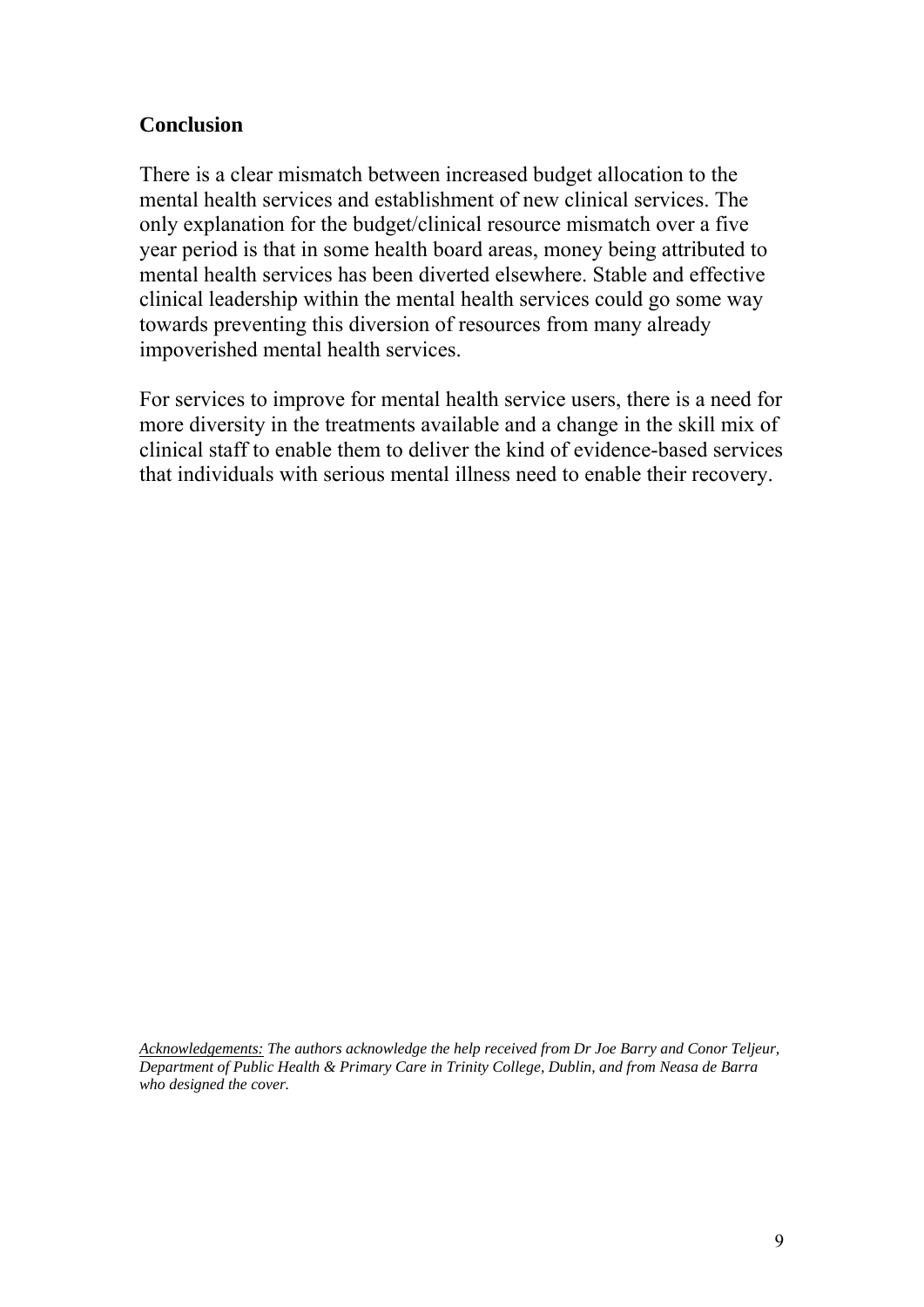|                                    | <b>Highest</b><br>provision                                    | Lowest<br>provision           | <b>Variation</b> |
|------------------------------------|----------------------------------------------------------------|-------------------------------|------------------|
| <b>Budget</b><br>$(E/per\ capita)$ | 495.47<br>(St Brendan's<br>Hosp., D7                           | 37.97<br>(Kildare Service)    | 13-fold          |
| Nurses $^{\oplus}$                 | 246<br>(St Brendan's<br>Hosp., D7)                             | 1,802<br>(Kildare Service)    | 7-fold           |
| Doctors                            | 2,984<br>(James Connolly<br>Memorial Hosp.,<br>D <sub>15</sub> | 13,562<br>(Tipperary Service) | 5-fold           |
| Administrative                     | 2,505<br>(East Galway)                                         | 21,400<br>(Kildare Service)   | 9-fold           |
| Acute beds                         | 1,758<br>(Roscommon)                                           | 5,707<br>(Kildare Service)    | 3-fold           |

# **Table 3**

 $\overline{a}$ 

The range of budget and key clinical resources across 31 catchment area services in Ireland in 2003, are shown. Values are standardized for population. Budget is presented as the amount spent per head of population and the clinical values are derived by dividing the population of a catchment area by the quantity of the clinical resource.

<sup>⊕</sup> Cluain Mhuire, Dublin has been taken out of this analysis as inpatient services including nursing are purchased from St John of God Private Hospital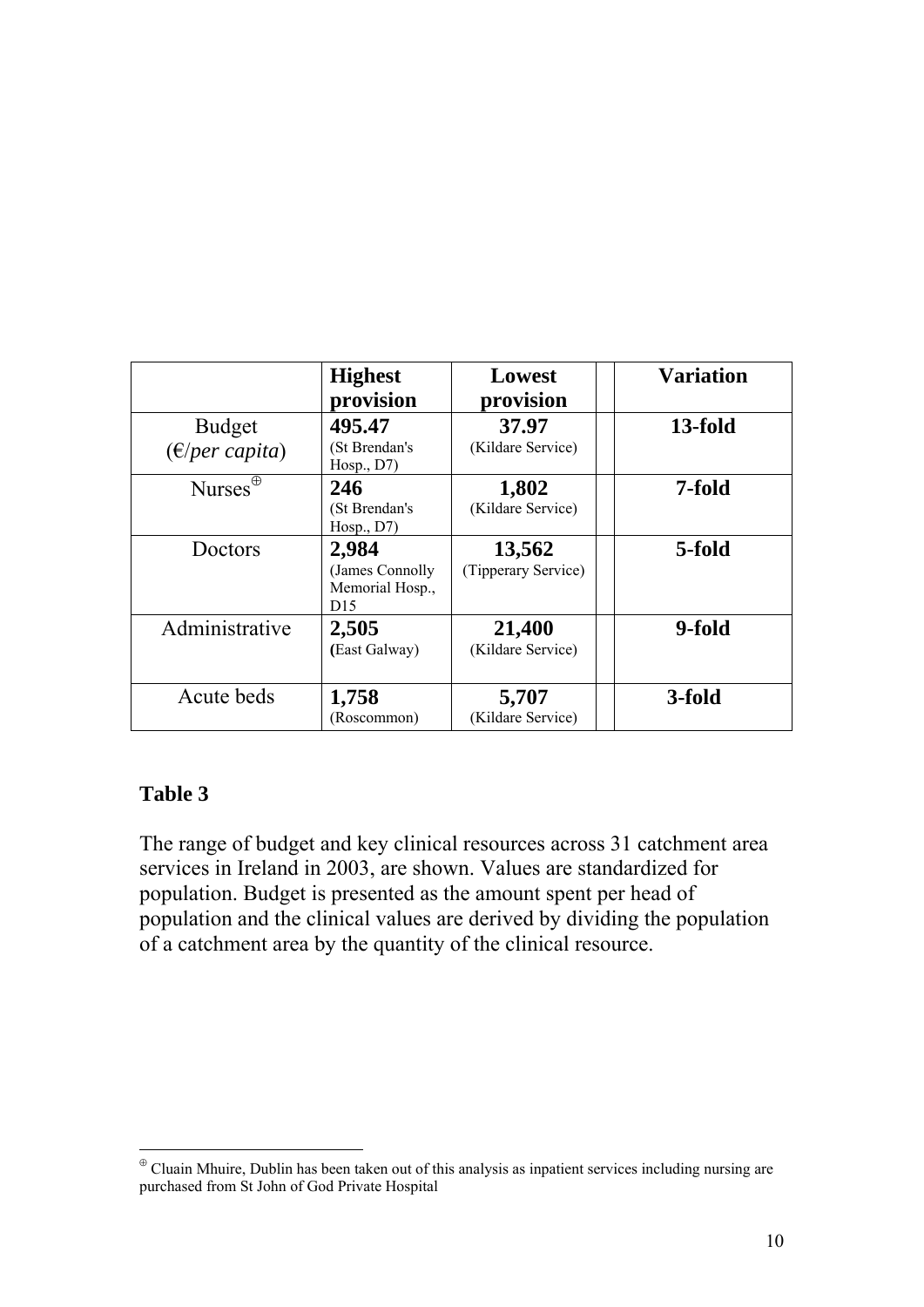|           | $\frac{0}{0}$ | $\frac{0}{0}$ | $\frac{0}{0}$ | $%$ increase  | % increase     | $\frac{0}{0}$ |
|-----------|---------------|---------------|---------------|---------------|----------------|---------------|
|           | increase      | increase      | increase      | other         | administration | increase      |
|           | budget        | doctors       | nursing       | professionals |                | beds          |
| <b>St</b> | 286           | $\bf{0}$      | $-5$          | $-66$         | $-5$           | 0             |
| Brendan's |               |               |               |               |                |               |
| Hospital  |               |               |               |               |                |               |
| James     | 257           | 42            | 85            | 168           | 85             |               |
| Connolly  |               |               |               |               |                |               |
| Memorial  |               |               |               |               |                |               |
| Hospital  |               |               |               |               |                |               |

## **Table 4**

Percentage increase in budget and key clinical resources for two comparable catchment areas in Dublin: St. Brendan's and James Connolly Memorial Hospital services. The increase was analysed over a 5 year period from 1998-2003.